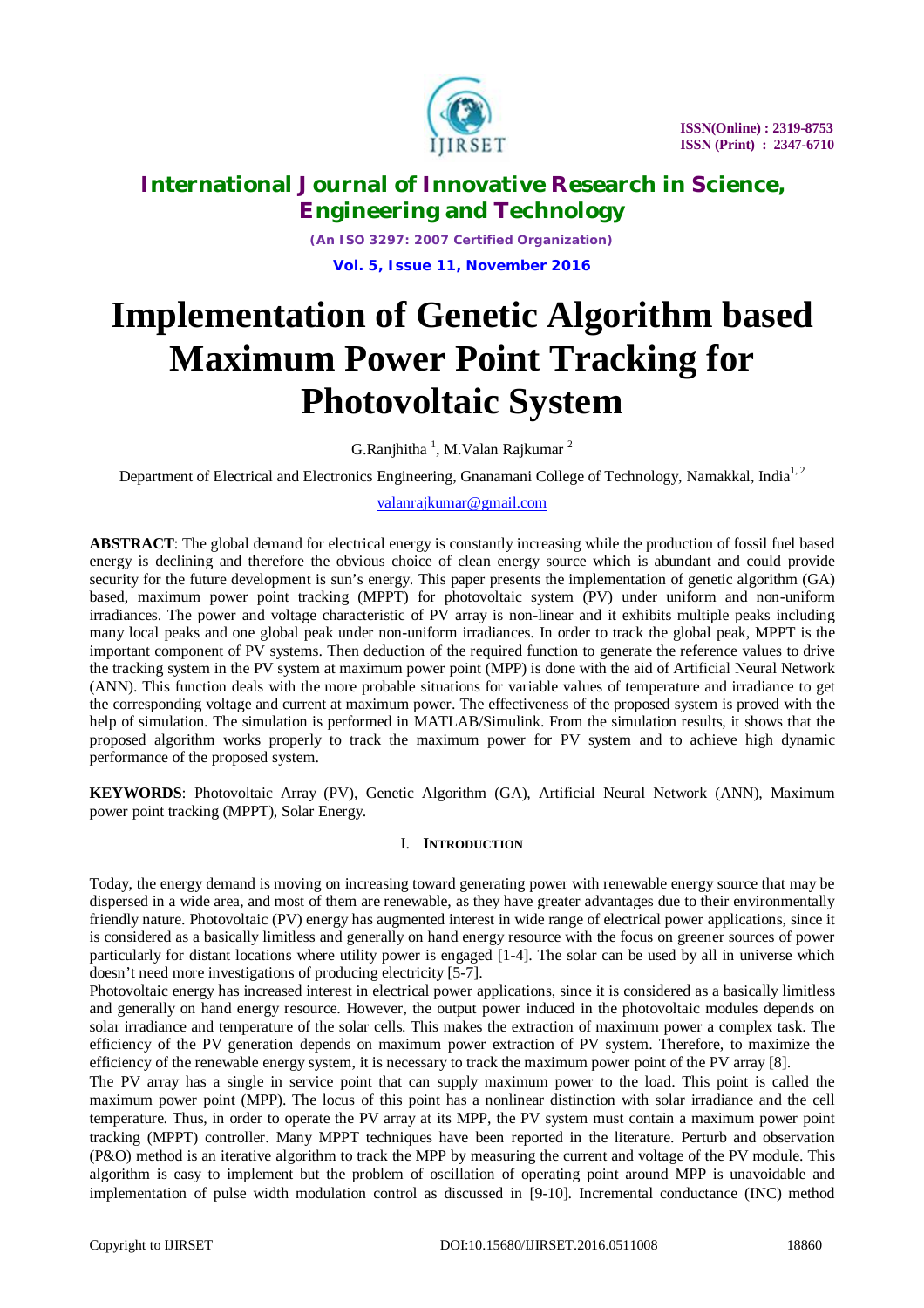

*(An ISO 3297: 2007 Certified Organization)*

#### **Vol. 5, Issue 11, November 2016**

presented in [11] is most widely used method. It tracks the MPP by comparing instantaneous conductance to the incremental conductance.

Recently artificial intelligence methods which include Fuzzy and Neural Network have been applied to track. The fuzzy logic controllers have the advantages of robustness, simplicity in design and it does not need accurate mathematical model. The selection of parameters and membership function in fuzzy logic is not easy as it needs expert knowledge and experimentation as discussed in [12-14]. The calculations are based on practical PV module data is explained in [15]. From all the above analysis, conclude that the new Genetic Algorithm (GA) to track MPP for Photovoltaic System under Uniform and Non-Uniform irradiances.

#### II. **PV ARRAY MODELLING AND SIMULATION**

The mathematical PV module modeling depends on Schott ASE-300-DGF PV panel with the aid of MATLAB environment. The use of equivalent electric circuits makes it possible to model characteristics of a PV cell. There are two key parameters frequently used to characterize a PV cell. Shorting together the terminals of the cell, the photon generated current will follow out of the cell as a short-circuit current (*Isc*). Thus, *Iph* = *Isc*, when there is no connection to the PV cell (open-circuit), the photon generated current is shunted internally by the intrinsic *p-n* junction diode. This gives the open circuit voltage (*Voc*). The single exponential model is shown in Fig 1.



Fig. 1 Equivalent circuit used in the simulations

The PV module or cell manufacturers usually provide the values of these parameters in their datasheets [15]. The ASE-300-DGF/50 is an industrial-grade solar power module built to the highest standards. Extremely powerful and reliable, the module delivers maximum performance in large systems that require higher voltages, including the most challenging conditions of military, utility and commercial installations. For superior performance, quality and peace of mind, the ASE-300-DGF/50 is renowned as the first choice among those who recognize that not all solar modules are created equal [15]. The simplest model of a PV cell equivalent circuit consists of an ideal current source in parallel with an ideal diode. The current source represents the current generated by photons (often denoted as *Iph* or *IL*), and its output is constant under constant temperature and constant incident radiation of light.

In this model, a PV cell is represented by a current source in parallel with a diode and a series resistance, the basic current equation is given in Eq. (1).

#### $I = I_{pv, cell} \{ [exp(qv/akT)] - 1 \}$  (1)

where *Ipv, cell* is current generated by the incident light (directly proportional to sun irradiation), *I0, cell* is leakage current of the diode, *q* is electron charge 1.6021e10-19 C, *k* is Boltzmann constant, *T* is Temperature of the PN junction, a is Diode ideality constant is explained in [16-17].

The following Fig 2, Fig 3, Fig 4, and Fig 5 at various module temperatures simulated with the MATLAB model for our PV module are shown with the maximum power points identified on them. After that, a more powerful tool is presented (Genetic Algorithm) to be used for finding the MPPs over most probable range. From these figures, it is clear that there is a maximum point at each irradiance value with the temperature value. The coming stage presents the genetic algorithm function to identify this maximum point for more wide range than before then using the facility of ANN to deduce the required drive equation.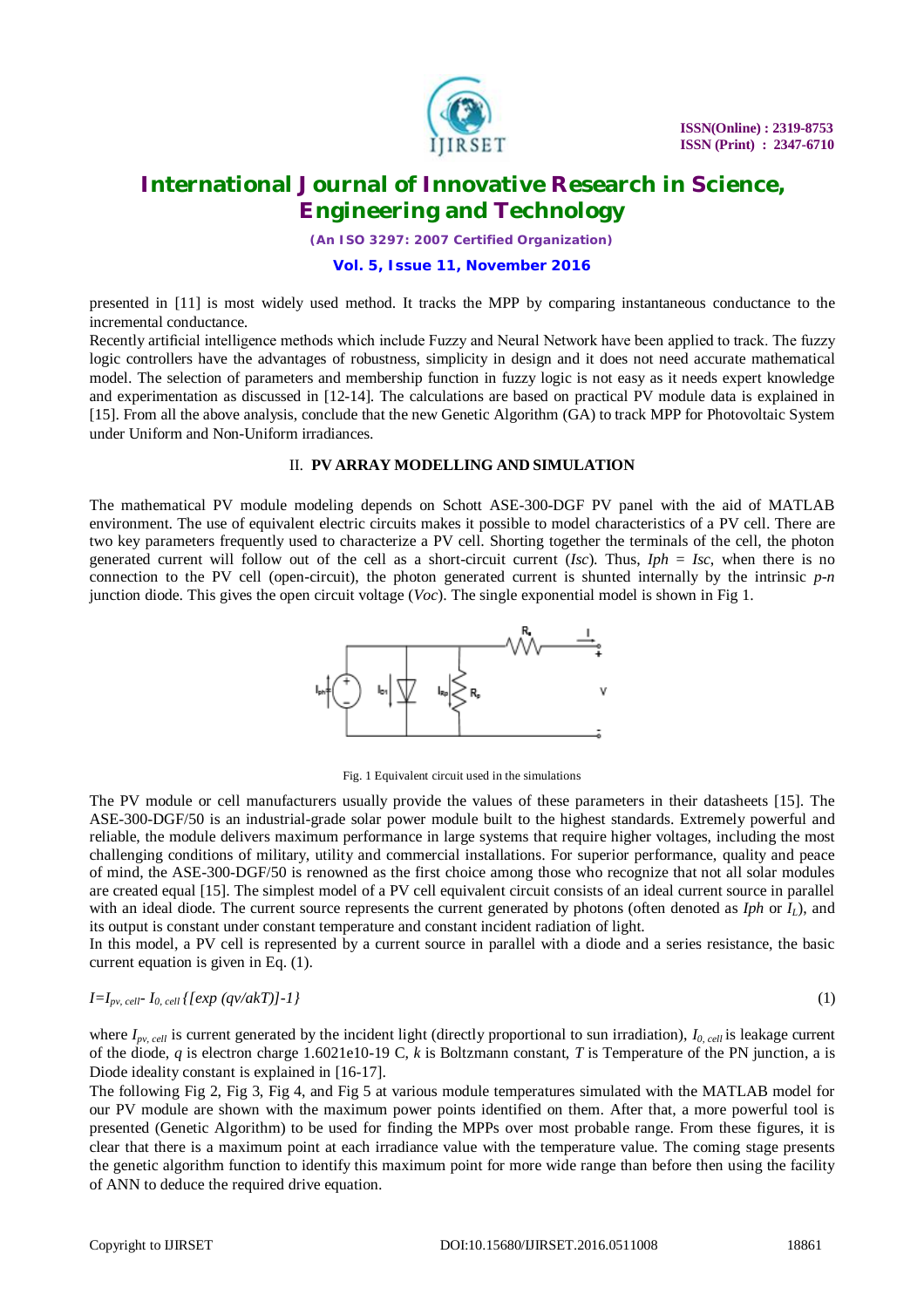

*(An ISO 3297: 2007 Certified Organization)*

**Vol. 5, Issue 11, November 2016**









Fig. 4 P-V curves (0.50KW/m2; 0, 25, 50, 75oC)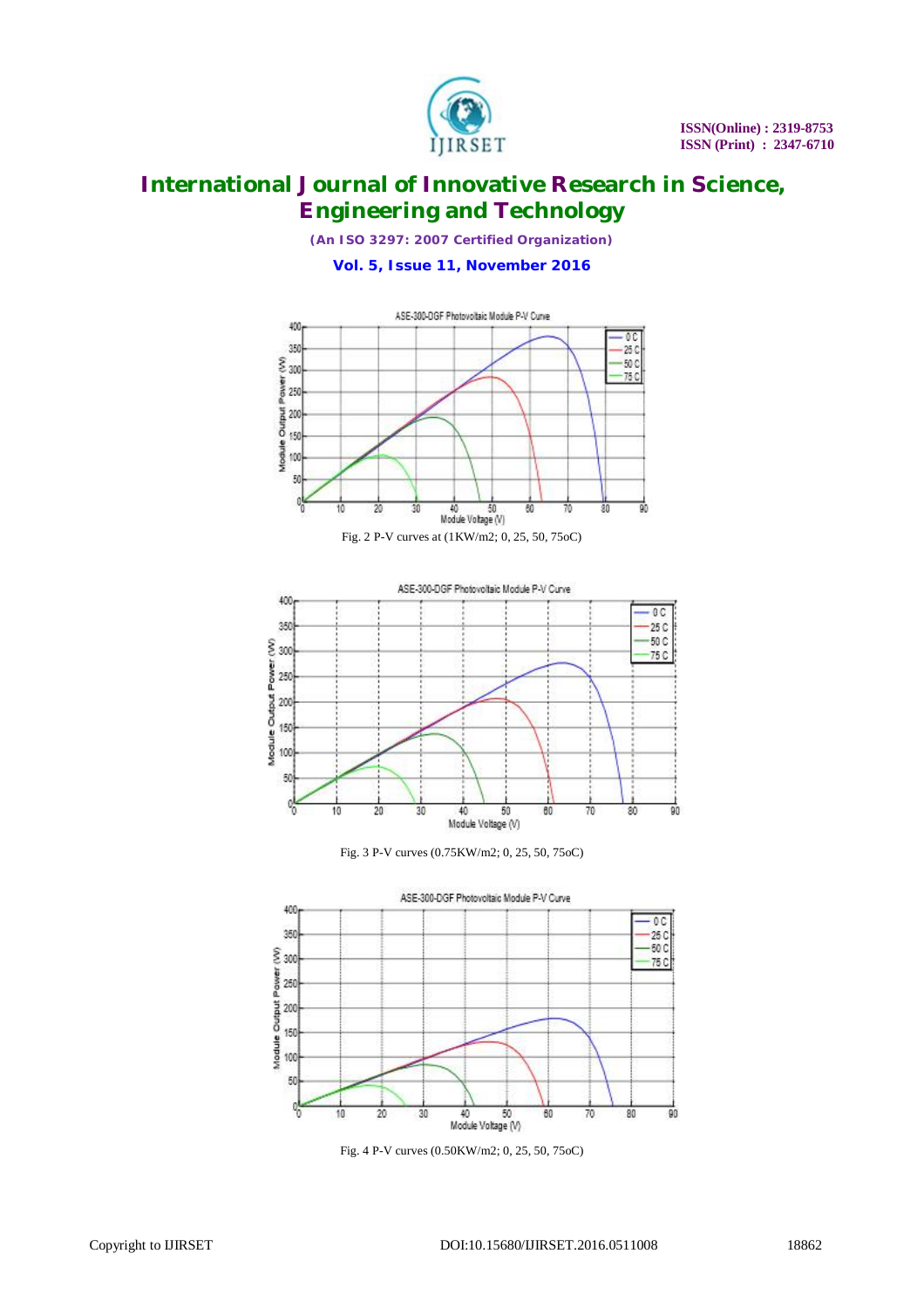

*(An ISO 3297: 2007 Certified Organization)*

**Vol. 5, Issue 11, November 2016**



Fig. 5 P-V curves (0.25KW/m2; 0, 25, 50, 75oC)

#### III. **GENETIC ALGORITHM**

The genetic algorithm is a method for solving both constrained and unconstrained optimization problems that is based on natural selection, the process that drives biological evolution. The genetic algorithm repeatedly modifies a population of individual solutions. At each step, the genetic algorithm selects individuals at random from the current population to be parents and uses them to produce the children for the next generation. Over successive generations, the population "evolves" toward an optimal solution. The application of the genetic algorithm to solve a variety of optimization problems that are not well suited for standard optimization algorithms, including problems in which the objective function is discontinuous, non - differentiable, stochastic, or highly nonlinear [18-19].

The MPPT algorithm based on GA Genetic Algorithm (GA) is an optimization system that resembles natural genetics. Using this method, an optimal set of parameters is resolute based on a "survival of the fittest" principle. In fact, there are three basic operators concerned in the look for procedure of a GA: selection, crossover, and mutation. Selection is a method which chooses a genetic material from the current generation's population for enclosure in the next generation's population according to their fitness. Crossover operator combines two chromosomes to produce a new genetic material. Mutation operator maintains genetic diversity from one generation of population to the next and aims to achieve some stochastic dissimilarity of GA in order to get an earlier convergence to solve this problem customized the algorithm by resetting the first population whenever it detects a variation of irradiance and cell temperature. Accordingly, the GA is reinitialized every time the following two conditions are satisfied as given in Eq. (2) and Eq. (3).

$$
|V(K+1)\cdot V(K)| < \Delta V \tag{2}
$$

$$
([Ppv(k+1)-Ppv(k)]/Ppv(k)|>\Delta P
$$
\n(3)

The chromosomes position corresponds to the desired output voltage at iteration (*k*). The initial population that is composed by chromosomes parents includes four individuals which are applied successively. The initial positions of this population are given by Eq. (4).

$$
[P1, P2, P3, P4] = [0.8, 0.6, 0.4, 0.2] \text{ Voc.}
$$
\n
$$
(4)
$$

The fitness is the generated power *Ppv*, it is sorted decreasingly, and the criterion of selection is performed by elitism. The crossover step consists of combining two chromosomes parents to produce a child. In fact, this step is based on Eq. (5) and Eq. (6).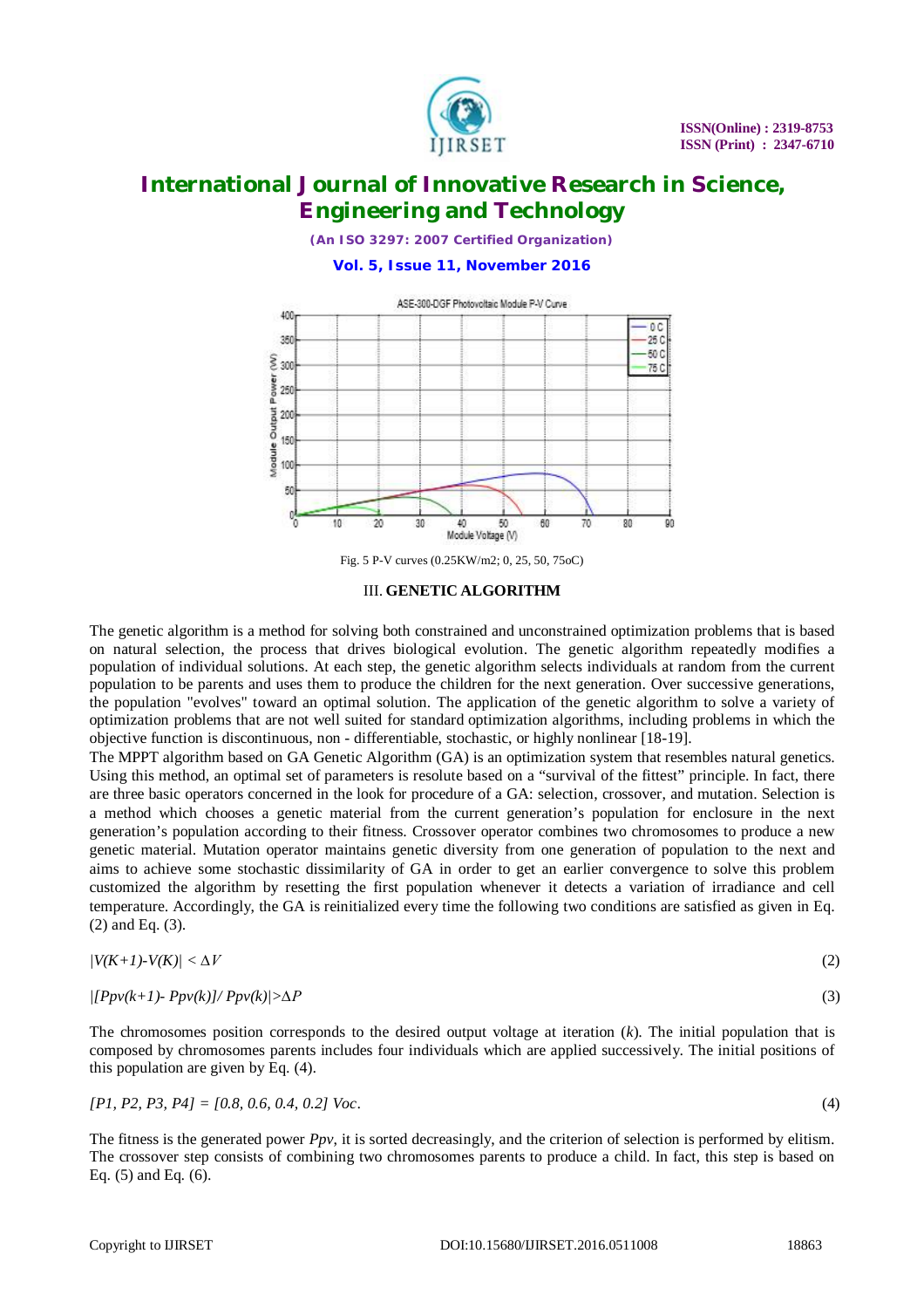

*(An ISO 3297: 2007 Certified Organization)*

#### **Vol. 5, Issue 11, November 2016**

$$
child(k) = r.P (r) - (1 - r).P (k + 1)
$$
\n(5)

 $child(k + 1) = (r - 1) \cdot P(k) - (r) \cdot P(k + 1)$  (6)

where, r is a random number. The relation between the output voltage and the duty cycle of the ISSBC is written as Eq. (7).

 $a(k) = \text{child}(k)/\text{Voc}.$  (7)

In this work, to take into account the step of mutation regardless it impact on the convergence of the dynamic response and the apparition of oscillations, and this is due to the sequential aspect of chromosomes. Based on the GA equation MATLAB programmed and embedded in user interface function, initialized in simulation system.

#### IV.**MAXIMUM POWER GA FUNCTION**

The aim of this function is to pick the peaks of PV power curves shown before; as the objective function and out two variables as arguments  $x(1)$ , and  $x(2)$  (*Vmp*, and *Imp*). This efficient function is implemented by maximizing the power with the voltage and current as optimizing variables, and with bounds for them by the values of *Voc,* and *Isc* from the PV module data sheet, also with nonlinear constraints with the aid of *Voc*, and *Isc* obtained from I-V curves for each irradiances, and temperatures values.

Both the objective function and constraint function are implemented using the previous modeling relations in the form of MATLAB m-files.

Function 
$$
MPP = f(x)
$$
  
\n $MPP = x(1) * x(2)$  (8)

*Function Constraints:* 

This optimizing variable *(x(1))* is bounded by *[0 VocDataSheet]*. This optimizing variable *(x(2))* is bounded by *[0 IscDataSheet]*.

*The nonlinear constraint:* 

*Function [c,ceq]* =  $f(x)$ *c = [z1-Voc Module (For Each Irradiance & Temperature Values); z2-Isc Module (For Each Irradiance & Temperature Values)]* (9) *ceq = [ ]* 

#### V. **GENETIC ALGORITHM RESULTS**

Finally, a set of 3 D figures are proposed to cover the most probable situations at various irradiance, various temperature with the current, the voltage, and the power at the desired maximum power. These surface faces relations will be considered later as the learning or training data for the ANN model. The following Fig 6, Fig 7 and Fig 8 cover the most probable range for both irradiance (0.05:1  $kW/m2$ ) and temperature (0:75<sup>o</sup>C).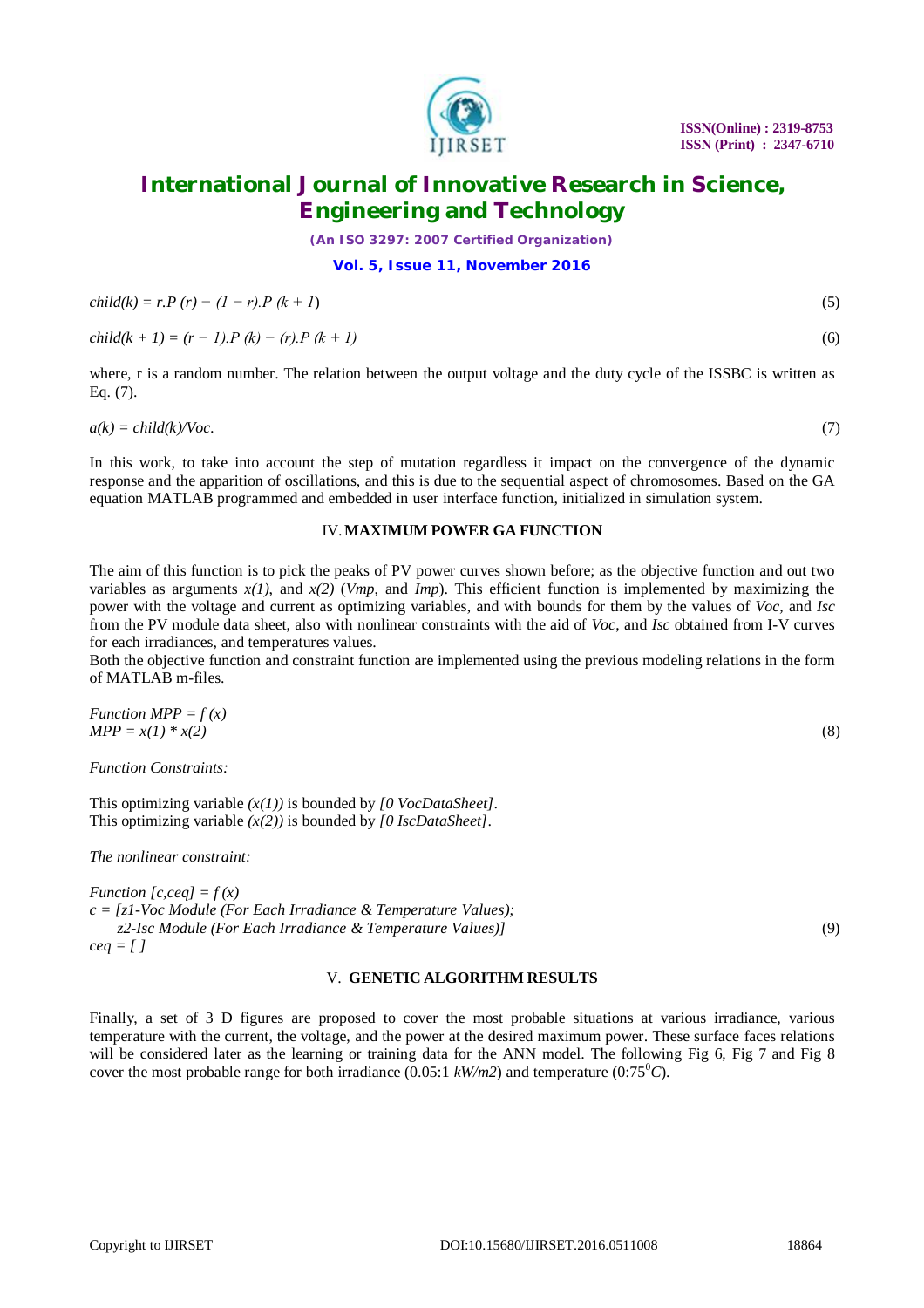

*(An ISO 3297: 2007 Certified Organization)*

**Vol. 5, Issue 11, November 2016**



Fig. 6 Maximum Power relation with Irradiance and Temperature



Fig. 7 Voltage at Maximum Power relation with Irradiance and Temperature



Fig. 8 Current at Maximum Power relation with Irradiance and Temperature

The neural network has the ability to deal with all previous relations as surface or mapping face, due to this technique ability for interpolation between points with each other and also curves.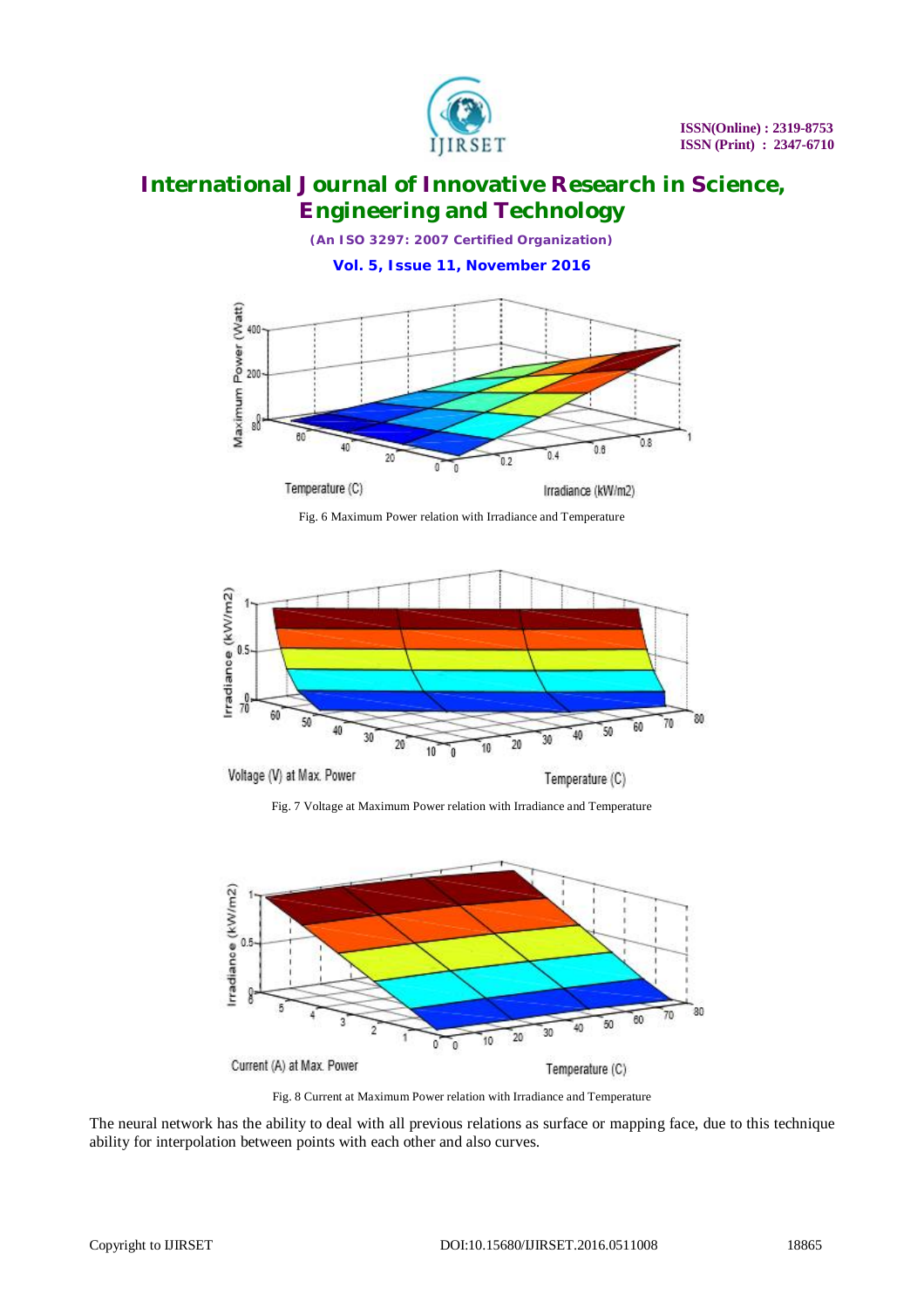

*(An ISO 3297: 2007 Certified Organization)*

#### **Vol. 5, Issue 11, November 2016**

#### VI.**ARTIFICAL NEURAL NETWORK BASED PV-GENETIC ALGORITHM WITH ITS REGRESSION FUNCTION**

This model uses the ANN technique with back-propagation technique which used, described and verified before in the field of renewable energy. This model uses the previous 3D graphs illustrated before as training or learning data for input and desired target. The inputs in this model are the irradiance and temperature; the outputs are: module voltage, and current at maximum power. This model with its hidden and output layers suitable neurons numbers is depicted in Fig 9. Also, the training state is presented in Fig 10 and Fig 11 respectively.







Fig. 10 Training State ANN based Genetic PV System

The regression neural network function is deduced as follow:

The normalized inputs *Gn*: (Normalized Irradiance); *Tn*: (Normalized Temperature) are:

 $Gn = (G-0.5083)/(0.3368)$  (10) *Tn = (T-37.5000)/(28.5520)* (11)

The normalized outputs are:

$$
Vn = -0.6907 \text{ F1} + 3.0723 \text{ F2} + 2.2439 \text{ F3} + 3.2258 \text{ F4} - 123.3601 \text{ F5} + 0.4641 \text{ F6} - 3.9162
$$
  
\n
$$
In = 0.1583 \text{ F1} + 22.0215 \text{ F2} + 36.2987 \text{ F3} + 36.3581 \text{ F4} + 1.2441 \text{ F5} - 3.4176 \text{ F6} - 45.3856
$$
 (13)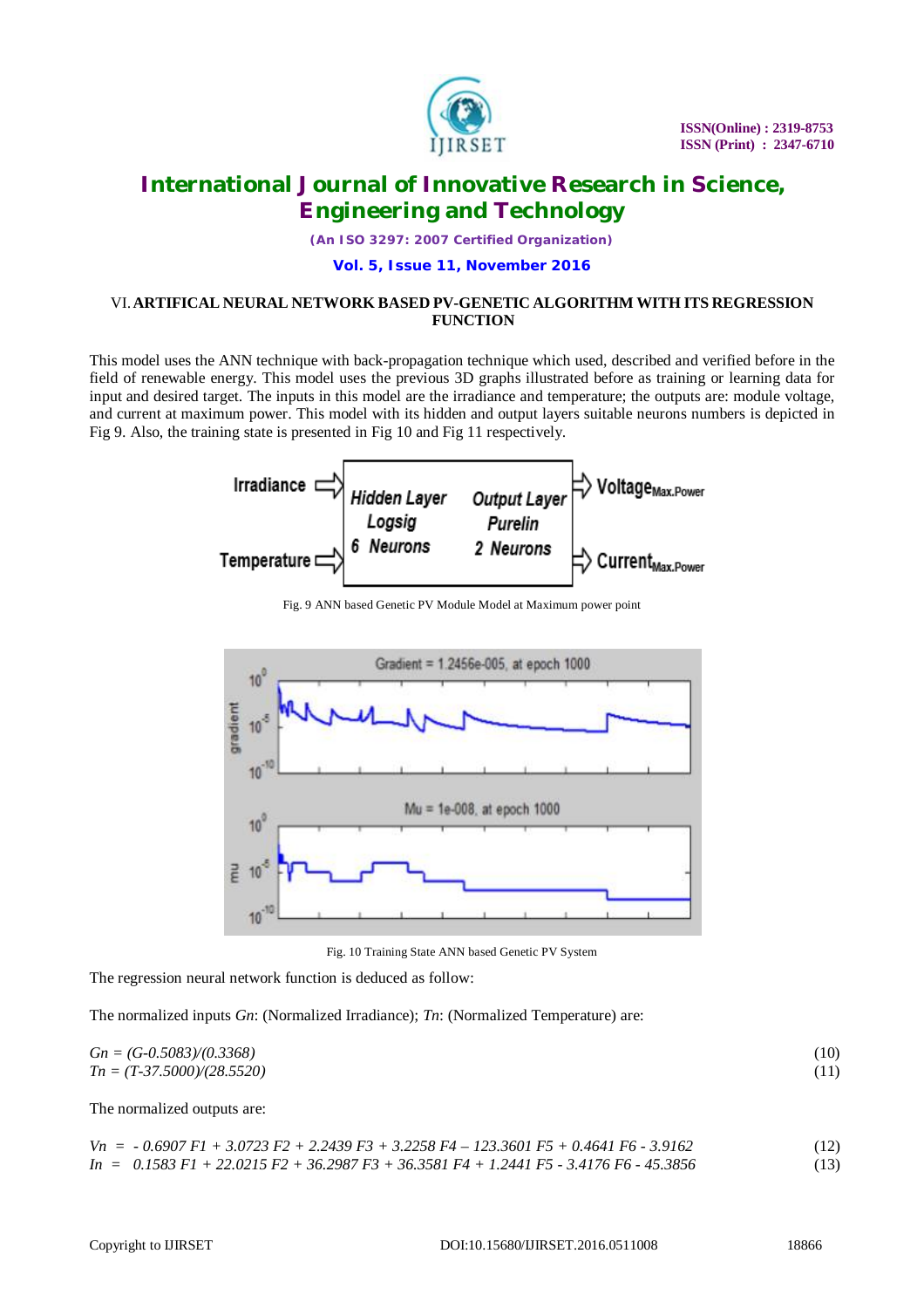

*(An ISO 3297: 2007 Certified Organization)*

**Vol. 5, Issue 11, November 2016**

The un- normalized out puts are: *V = 17.3087 Vn + 37.2067* (14) *I = 1.9128 In + 2.7979* (15)

> Outputs vs. Targets, R=0.99999  $70$ O Data Points Rost Lingar Fit  $V - T$ 60 Outputs Y, Linear Fit: Y=(1)T+(0.0006)  $50$ 40 30  $20$ 10 30 40 60 20 60 Targets T

Fig. 11 Comparisons samples of actual and ANN-predicted values for Voltage Profile

#### VII. **CONCLUSION**

The genetic algorithm based maximum power point tracking for photovoltaic system under uniform and non-uniform irradiances is implemented. The configuration for the proposed system is designed and simulated using MATLAB/Simulink. Due to the importance of PV systems especially in green energy field, this paper introduces an efficient identification method for maximum power point (MPP) function for photovoltaic (PV) module using the genetic algorithm (GA). The required function to generate the reference values to drive the tracking system in the PV system at MPP is done with the aid of artificial neural network (ANN). This function uses the most probable situations for variable values of temperature and irradiance to get the corresponding voltage and current at maximum power. The mathematical PV module modelling depends on Schott ASE-300-DGF PV panel with the aid of MATLAB environment. The aim of this paper is to pick peaks of the power curves (maximum points) to make the sun tracker works efficiently. The simulation results at MPP are well depicted in 3-D figures to be used as training or learning data for the ANN model. Finally, the ANN regression function for this unit is introduced to be used directly without operating the neural model each times. The simulation result also proves the effectiveness of the proposed genetic algorithm which uses maximum power point tracking. The results clearly show that the proposed topology can effectively work as a genetic algorithm based maximum power point tracking for photovoltaic system.

#### **REFERENCES**

- [1] A. Chel, G.N. Tiwari, A. Chandra, Simplified method of sizing and life cycle cost assessment of buildings integrated photovoltaic system, Energy and Buildings 41 (2009) 1172-1180.
- [2] F. Blaabjerg, Z. Chen, S. Kjaer, Power electronics as efficient interface in dispersed power generation systems, IEEE Transactions on Power Electronics 19 (2004) 1184-1194.
- [3] M.Valan Rajkumar, P.S.Manoharan, Modeling and Simulation of Three-phase DCMLI using SVPWM for Photovoltaic System, Springer Lecture Notes in Electrical Engineering, under the volume titled "Power Electronics & Renewable Energy Systems", Volume 326, Chapter No 5, January 2015, Pages 39-45.